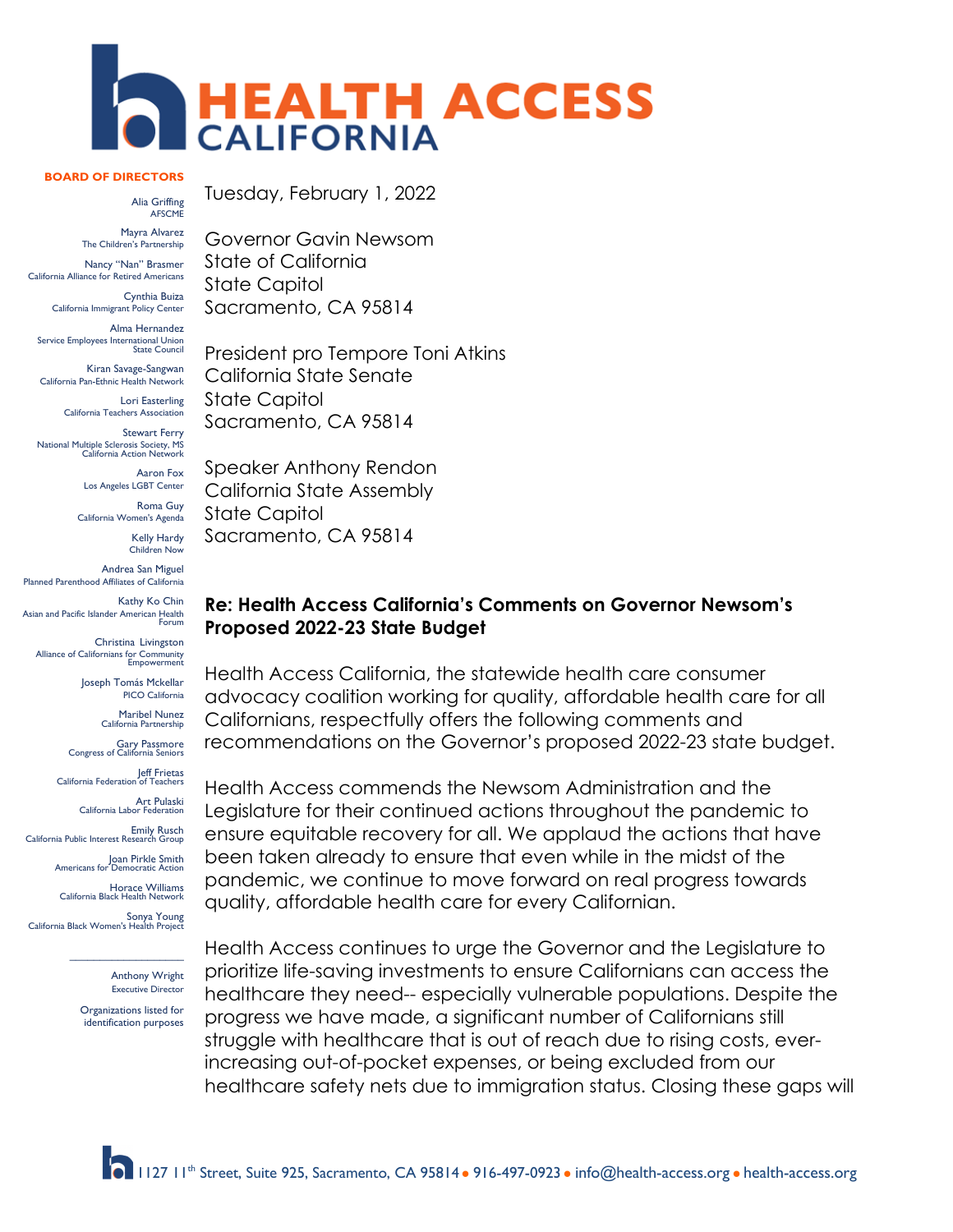require significant health investments that we are committed to bringing to fruition.

In this letter, we support:

- Continued focus on **coverage**, including keeping Californians covered and connected to care, and **extending insurance and affordability assistance** to those still excluded.
- Ongoing **oversight over the health care system** to ensure its **capacity, sustainability, and affordability**.

# **COVERAGE AND AFFORDABILITY**

The past two years of COVID-19 pandemic and the cascading effects upon our healthcare system and economy have served to highlight how important it is for all Californians to have access to coverage. Many lost their coverage due to loss of employment or income, and found themselves transitioning between types of coverage or relying upon our safety net programs for the first time. Still others, including our most vulnerable, have weathered the pandemic while disqualified from Medi-Cal due to immigration status. Those who have been fortunate enough to secure coverage have faced rising out-of-pocket costs that can put care out of reach even for those with coverage.

Health Access continues to advocate for state efforts to expand coverage and affordability, including:

#### **Expanding Medi-Cal to All Regardless of Immigration Status**

We commend the Governor's proposed 2022-23 state budget for inclusion of fullscope Medi-Cal expansion to all Californians. As co-chair of the #Health4All campaign, Health Access California strongly supports expanding Medi-Cal to include all income-eligible Californians, regardless of immigration status. We appreciate the investments in prior years to cover children, young adults, and those over the age of 50. Filling in the remaining gap of those age 26-49 is the appropriate and urgent next step to bring us closer to universal coverage.

Without this expansion, over a half million low-income Californians have been left without access to healthcare, including primary and preventive care needed to ensure conditions can be treated before they turn both more deadly and more expensive. Closing this gap will ensure our most critical healthcare safety net is representative of our state's values and commitment to safeguarding the most vulnerable. Our health system is stronger when everyone is included, and such an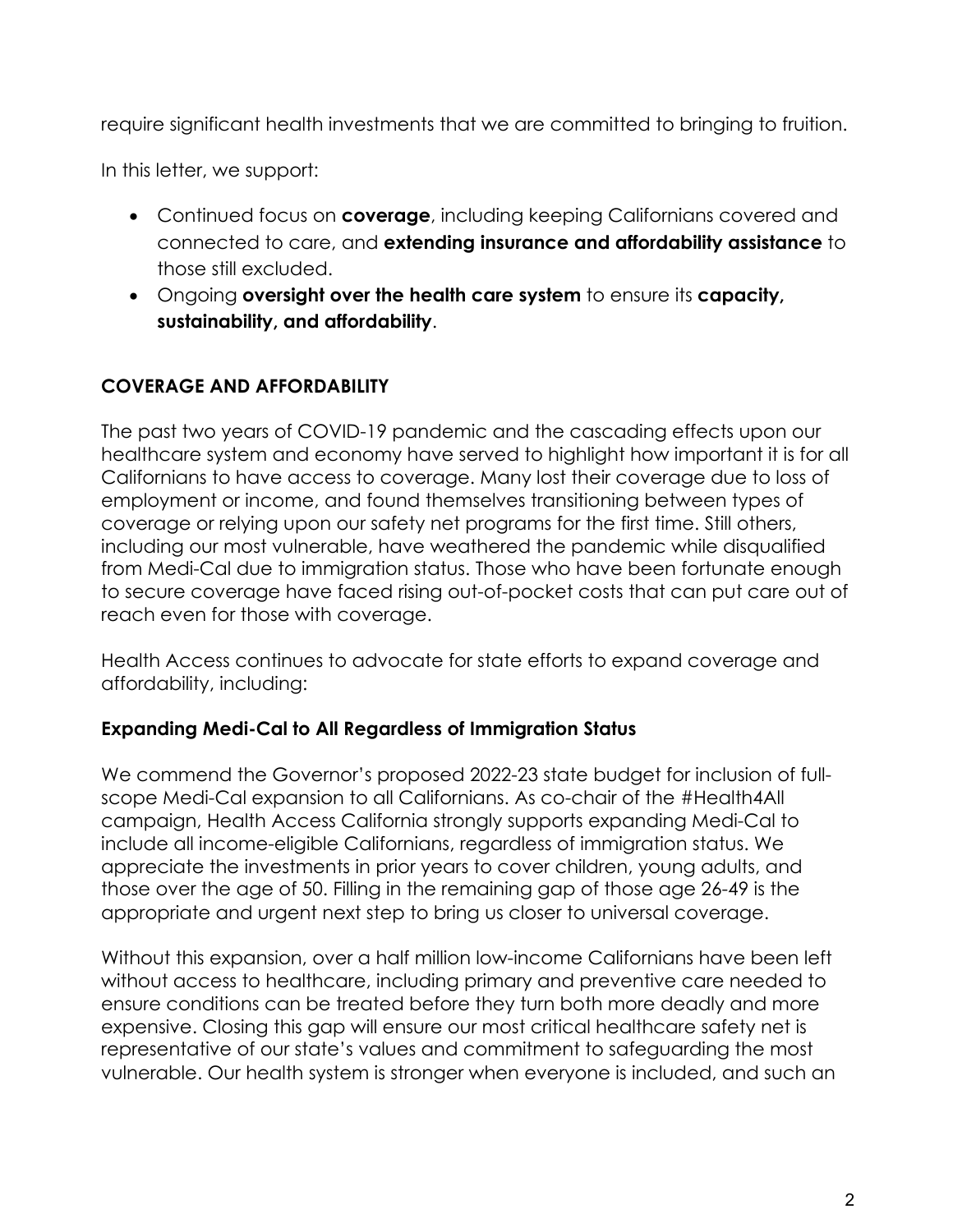expansion would help the public health and financial security for our communities as a whole.

- We will also continue to advocate for investment and support for implementation and outreach for the #Health4All expansion to older adults.
- While recognizing the time it takes to ramp up and do outreach, we would support a sooner start date for the full expansion of Medi-Cal, to get the benefit to Californians quicker, in the budget year.

# **Continuing California's Commitment to Covered California Affordability Assistance**

Affordability remains a significant barrier to care, even for those with health coverage. While the federal government, following in the footsteps of California's leadership, has provided significant help to keep premiums down in our state marketplace, out-of-pocket costs remain burdensome and are expected to increase even more in 2023. Recent surveys by the California Health Care Foundation showed that 60% of Californians are worried about out-of-pocket healthcare costs, and a significant number have delayed or forgone care due to cost concerns.

Thanks to action taken by the administration and legislature in the 2021-2022 budget, Covered California developed a report "Bringing Care Within Reach" to provide a state framework for increased cost-sharing assistance. We appreciate that the Governor's proposed 2022-23 state budget reaffirms their commitment to working with the Legislature and stakeholders to further improve affordability.

We urge the Administration to be bold, and follow through on the path towards increased affordability outlined in Covered California's recent report. We continue to be hopeful that federal resources from the Build Back Better Act would be available to continue the federal premium assistance that is currently provided. But without additional state action in this budget, we could see deductibles rise to \$5,000 for Silver-level plans in Covered California.

- Building on pending federal proposals, our state has the ability to eliminate deductibles and significantly reduce co-payments for all Covered California enrollees in Silver metal tier plans.
- Such state subsidies could be supported by a combination of potential federal funds, money raised from the individual mandate and in the California Health Care Affordability Reserve Fund, and from the General Fund, as the Legislature prioritized on premium assistance just a few years ago before the federal government supplanted those efforts.
- If federal premium assistance does not continue, then General Fund support for state affordability assistance will be even more important, to help mitigate the significant potential increase in premiums in 2023.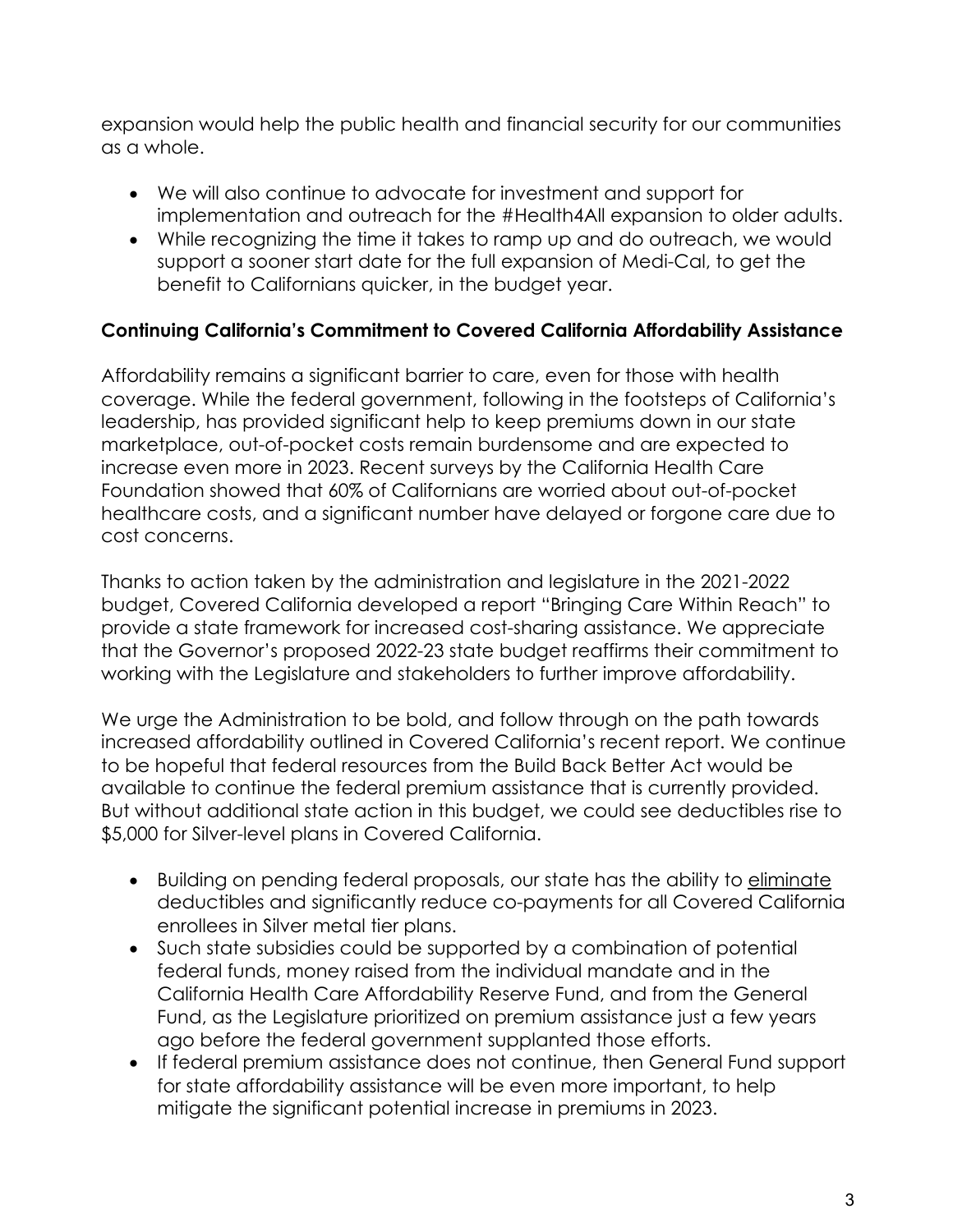# **Eliminating Medi-Cal Premiums and Costs**

We strongly support the Governor's budget proposal inclusion of funding to eliminate premiums in Medi-Cal for the approximately half million enrollees who currently do not quality for "no cost" Medi-Cal.

These investments (\$19 million general fund) will ensure that Californians who qualify for our safety net programs can do so at no cost, including those who are enrolled in the Children's Health Insurance Program (formerly Healthy Families), the Working Disabled Program, as well as those who benefit from Medi-Cal Access Program (MCAP) and County Children's Health Insurance Programs (C- CHIP).

Aligned with these efforts to increase affordability for Californians, we also support our additional efforts to reduce Medi-Cal share-of-cost, which are significant financial burdens for seniors and people with disabilities just above the threshold of 138% of the poverty level.

# **Other Medi-Cal Improvements**

We support the ongoing and additional investments to secure and improve Medi-Cal for the over 13 million Californians that depend on the program for care and coverage. We generally support the direction of the following:

- the ongoing investments in responding to COVID-19;
- the new investments in CalAIM, including the justice-involved initiatives, and the support of the enhanced case management and community supports;
- the implementation of improvements last year like the elimination of the assets test;
- the elimination of certain planned provider payment reductions;
- the backfilling and transitioning of Prop 56 supplemental payments by the general fund; and
- a new community based mobile crisis services benefit.

## **OVERSIGHT AND ACCOUNTABILITY**

## **Creating the Office of Health Care Affordability**

A top priority for Health Access California is the establishment of an Office of Health Care Affordability. This is an essential and critical step toward addressing health care costs for all Californians, as patients, premium payers, workers, taxpayers, and for purchasers and payers, public and private. Such an Office would set cost targets--taking into account differences in regions and sectors, while providing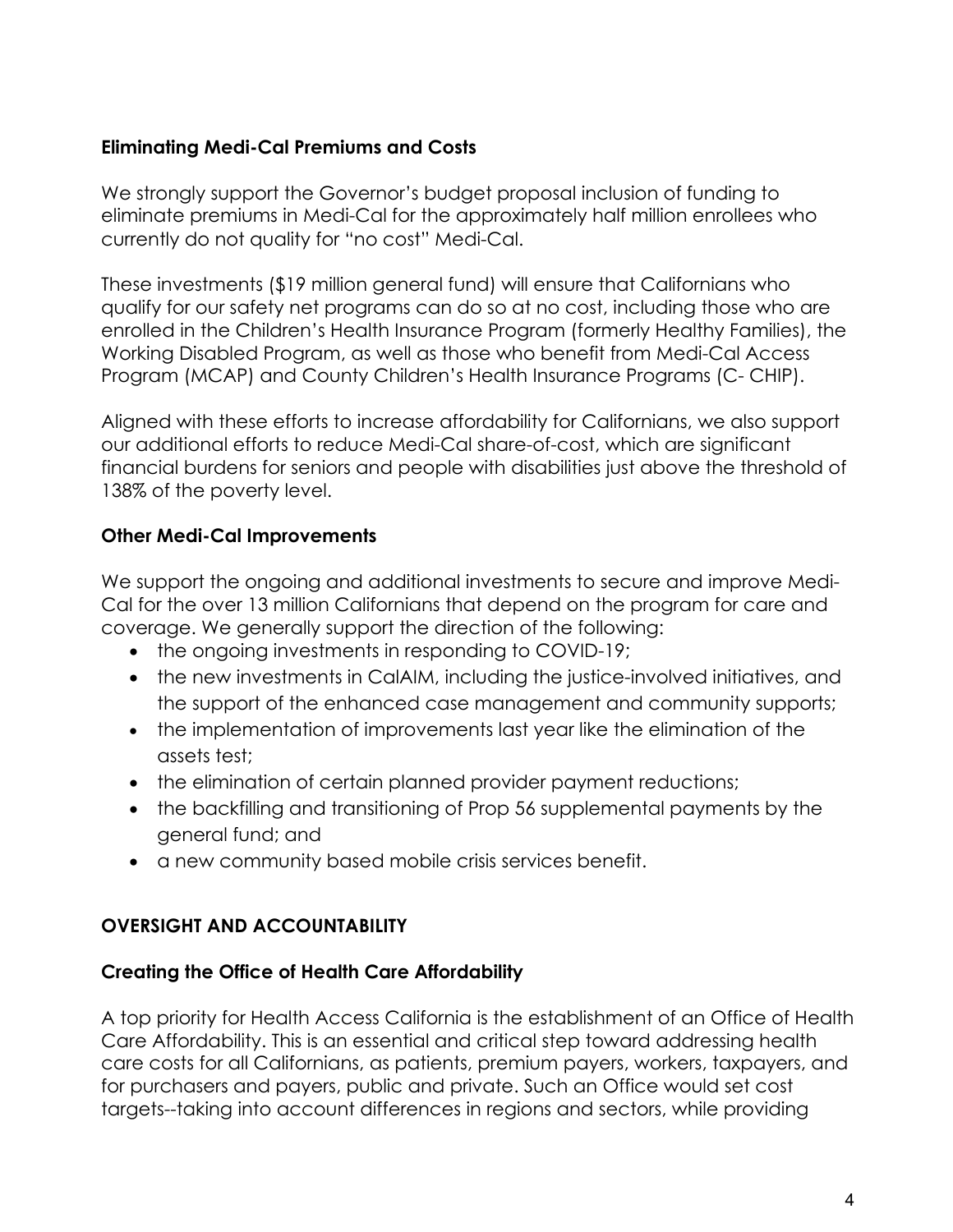industry players with tools to meet these goals, and financial accountability if they don't.

Building on the Health Payments Database created in the 2020-21 state budget, the Office of Health Care Affordability would have a view of the health system as a whole, including its capacity and sustainability—something that would have been beneficial in the current crisis, and hopefully can be in place for the next pandemic or public health emergency. The many market failures in the health market that have led to high prices in some regions have also led to the mismatch of capacity we had to scramble to fix.

Health Access strongly supports the proposed new Office that will provide oversight of inflated health prices and set enforceable cost targets with commensurate penalties. In highly consolidated markets for health insurance, hospital care, and physician practices, the Office will balance slowing the rate of health care cost growth with the impacts on equity, quality and workforce stability while prioritizing primary care and behavioral health. A transformed health care system should deliver better care with improved outcomes and reduced disparities while reducing the growth of health care costs for consumers, employers and other purchasers of care and coverage.

We have been involved on the details and decision points of creating an Office for the past three years, and look forward to further engagement with the Legislature and Administration on this proposal, but we support the broad structure of an Office that will collect and analyze data, increase transparency in the health system, and set enforceable cost targets for the industry by sector. Particularly of import is that the Office will develop system-wide strategies and offer specific tools to attain those goals, and that it has the authority to impose real financial consequences if the targets are not met. The unique value of the Office depends on being able to look at the health care system as a whole, without major exclusions of plans or providers from its view.

This bold proposal will help fix not just specific health care market failures and abuses, but provides a comprehensive approach to contain health care costs. The ultimate goal is to yield savings that are tangible to consumers, employers and other purchasers of private health insurance, as well as to public programs and purchasers, thus benefitting the state budget and the effort to expand coverage and get to a universal health system in California.

#### **Other Health Improvements and Investments**

We support other improvements and investments for California's health, including:

• the investments in improved access to reproductive health;